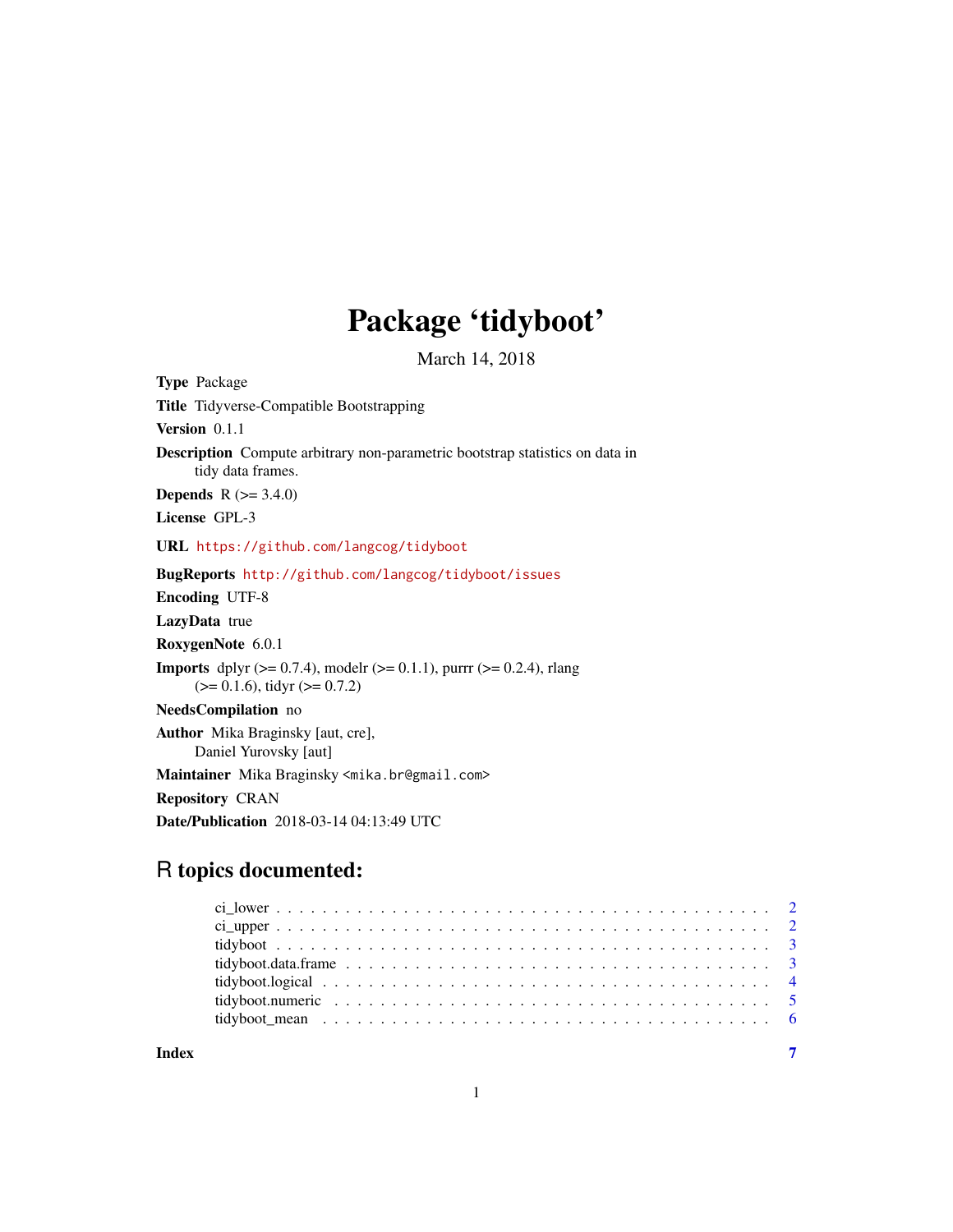<span id="page-1-0"></span>

## Description

Confidence interval (lower 2.5%)

#### Usage

ci\_lower(x, na.rm = FALSE)

#### Arguments

|       | A numeric vector                                                                |
|-------|---------------------------------------------------------------------------------|
| na.rm | A logical value indicating whether NA values should be stripped before the com- |
|       | putation proceeds.                                                              |

## Value

2.5

## Examples

 $x \le -$  rnorm(1000, mean = 0, sd = 1) ci\_lower(x)

ci\_upper *Confidence interval (upper 97.5%)*

## Description

Confidence interval (upper 97.5%)

## Usage

ci\_upper(x, na.rm = FALSE)

## Arguments

|       | A numeric vector                                                                |
|-------|---------------------------------------------------------------------------------|
| na.rm | A logical value indicating whether NA values should be stripped before the com- |
|       | putation proceeds.                                                              |

#### Value

97.5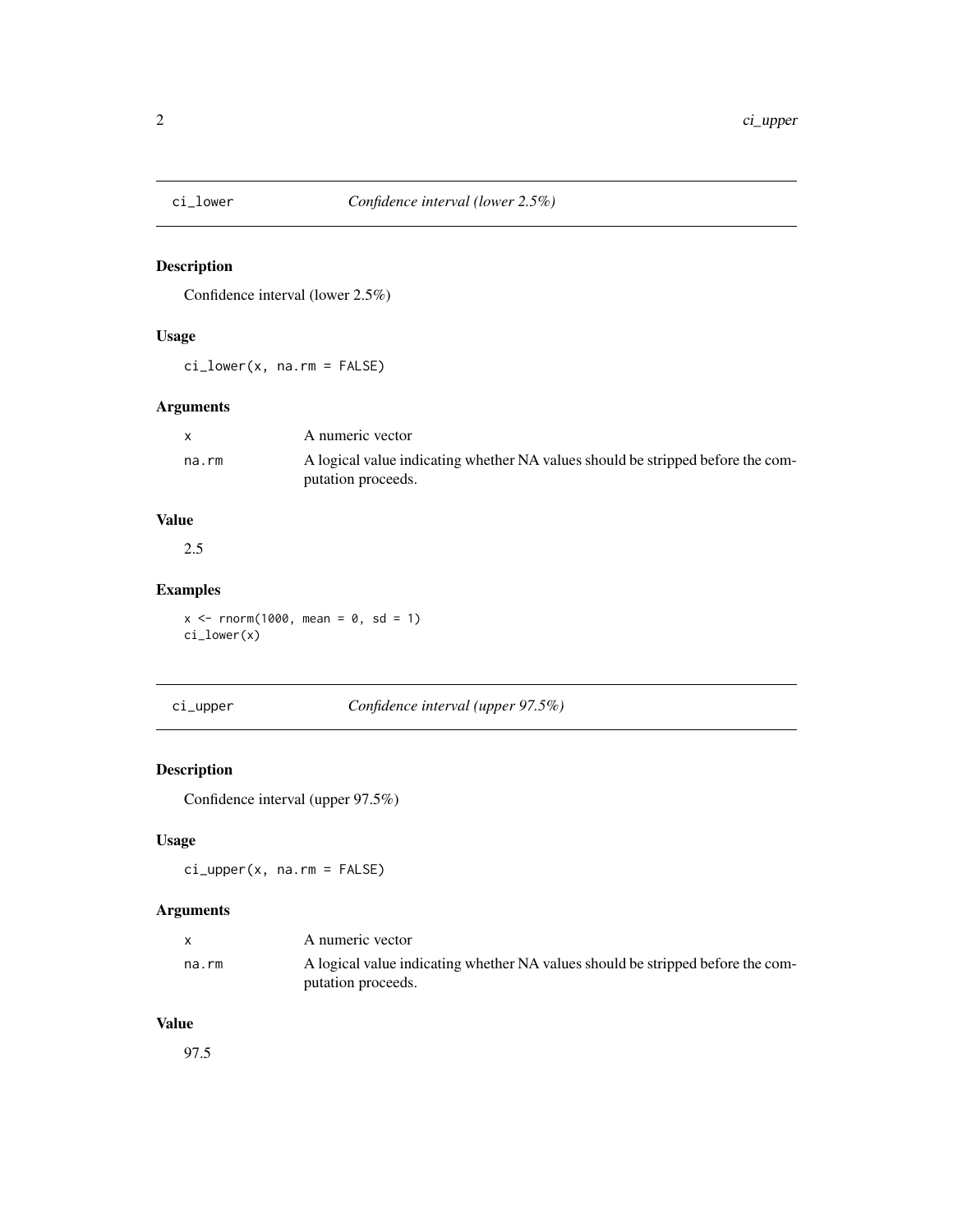#### <span id="page-2-0"></span>tidyboot 3

#### Examples

 $x < -$  rnorm(1000, mean = 0, sd = 1) ci\_upper(x)

tidyboot *Non-parametric bootstrap with multiple sample statistics*

#### Description

tidyboot is a generic function for bootstrapping on various data structures. The function invokes particular methods which depend on the class of the first argument.

#### Usage

tidyboot(data, ...)

#### Arguments

| data     | A data structure containing the data to bootstrap. |
|----------|----------------------------------------------------|
| $\cdots$ | Additional arguments passed to particular methods. |

#### Examples

```
## List of available methods
methods(tidyboot)
```
tidyboot.data.frame *Non-parametric bootstrap for data frames*

#### Description

Computes arbitrary bootstrap statistics on univariate data.

#### Usage

```
## S3 method for class 'data.frame'
tidyboot(data, column = NULL, summary_function = mean,
 statistics_functions, nboot = 1000, ...)
```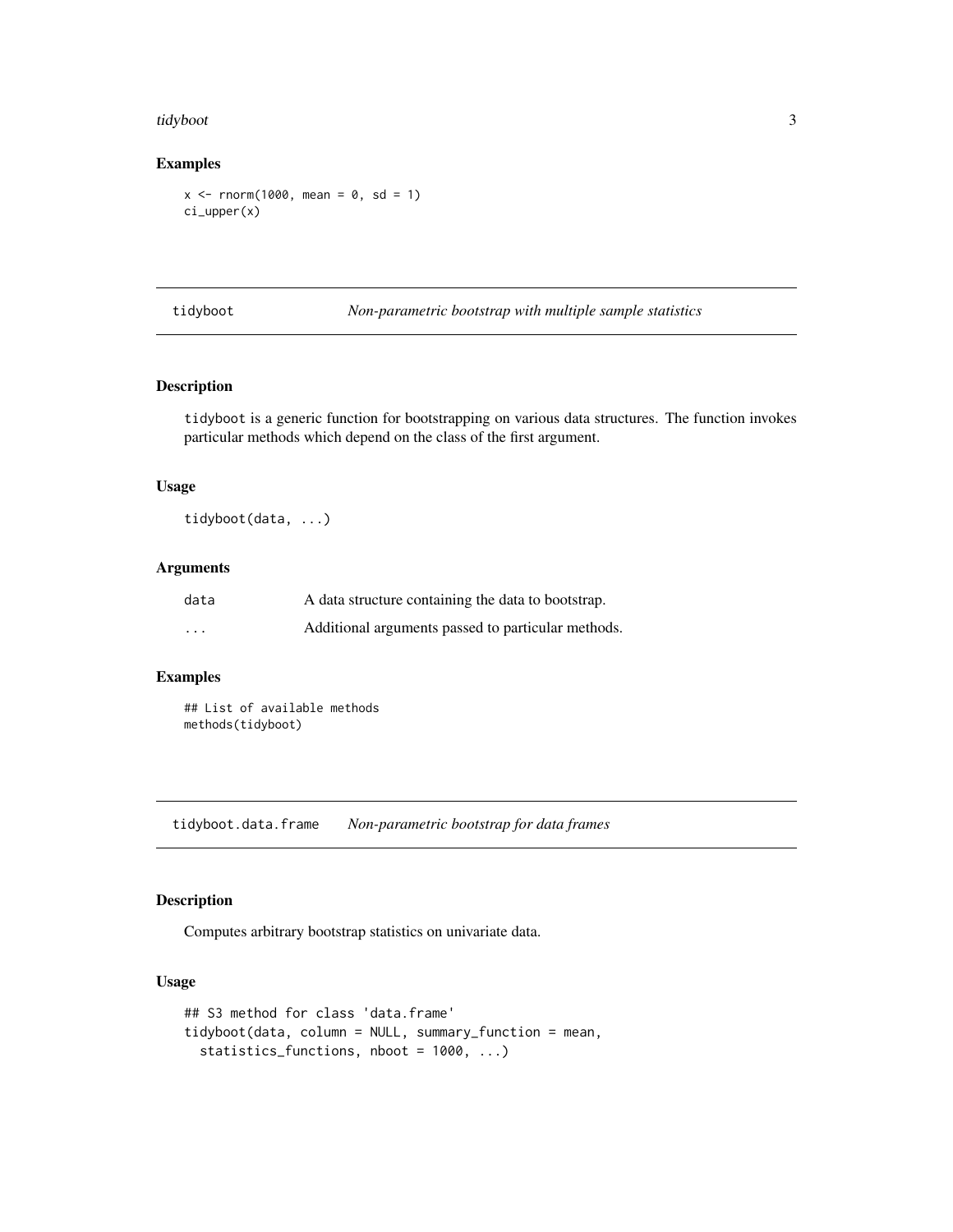#### <span id="page-3-0"></span>Arguments

| data                 | A data frame.                                                                                                                                                                                              |  |  |  |
|----------------------|------------------------------------------------------------------------------------------------------------------------------------------------------------------------------------------------------------|--|--|--|
| column               | A column of data to bootstrap over (if not supplied, summary function and<br>statistic_function must operate over the appropriate data frame).                                                             |  |  |  |
| summary_function     |                                                                                                                                                                                                            |  |  |  |
|                      | A function to be computed over each set of samples as a data frame, or a function<br>to be computed over each set of samples as a single column of a data frame<br>indicated by column (defaults to mean). |  |  |  |
| statistics_functions |                                                                                                                                                                                                            |  |  |  |
|                      | A function to be computed over each set of samples as a data frame, or a named<br>list of functions to be computed over each set of samples as a single column of<br>a data frame indicated by column.     |  |  |  |
| nboot                | The number of bootstrap samples to take (defaults to 1000).                                                                                                                                                |  |  |  |
|                      | Other arguments passed from generic.                                                                                                                                                                       |  |  |  |

#### Examples

```
## Mean and 95% confidence interval for 500 samples from two different normal distributions
require(dplyr)
gauss1 <- data_frame(value = rnorm(500, mean = 0, sd = 1), condition = 1)
gauss2 \le data_frame(value = rnorm(500, mean = 2, sd = 3), condition = 2)
df <- bind_rows(gauss1, gauss2)
df %>% group_by(condition) %>%
  tidyboot(summary_function = function(x) x %>% summarise(mean = mean(value)),
           statistics_functions = function(x) x %>%
           summarise_at(vars(mean), funs(ci_upper, mean, ci_lower)))
```
tidyboot.logical *Non-parametric bootstrap for logical vector data*

#### Description

Computes arbitrary bootstrap statistics on univariate data.

#### Usage

```
## S3 method for class 'logical'
tidyboot(data, summary_function = mean,
  statistics_functions, nboot = 1000, size = 1, replace = TRUE, \ldots)
```
#### Arguments

data A logical vector of data to bootstrap over.

summary\_function

A function to be computed over each set of samples. This function needs to take a vector and return a single number (defaults to mean).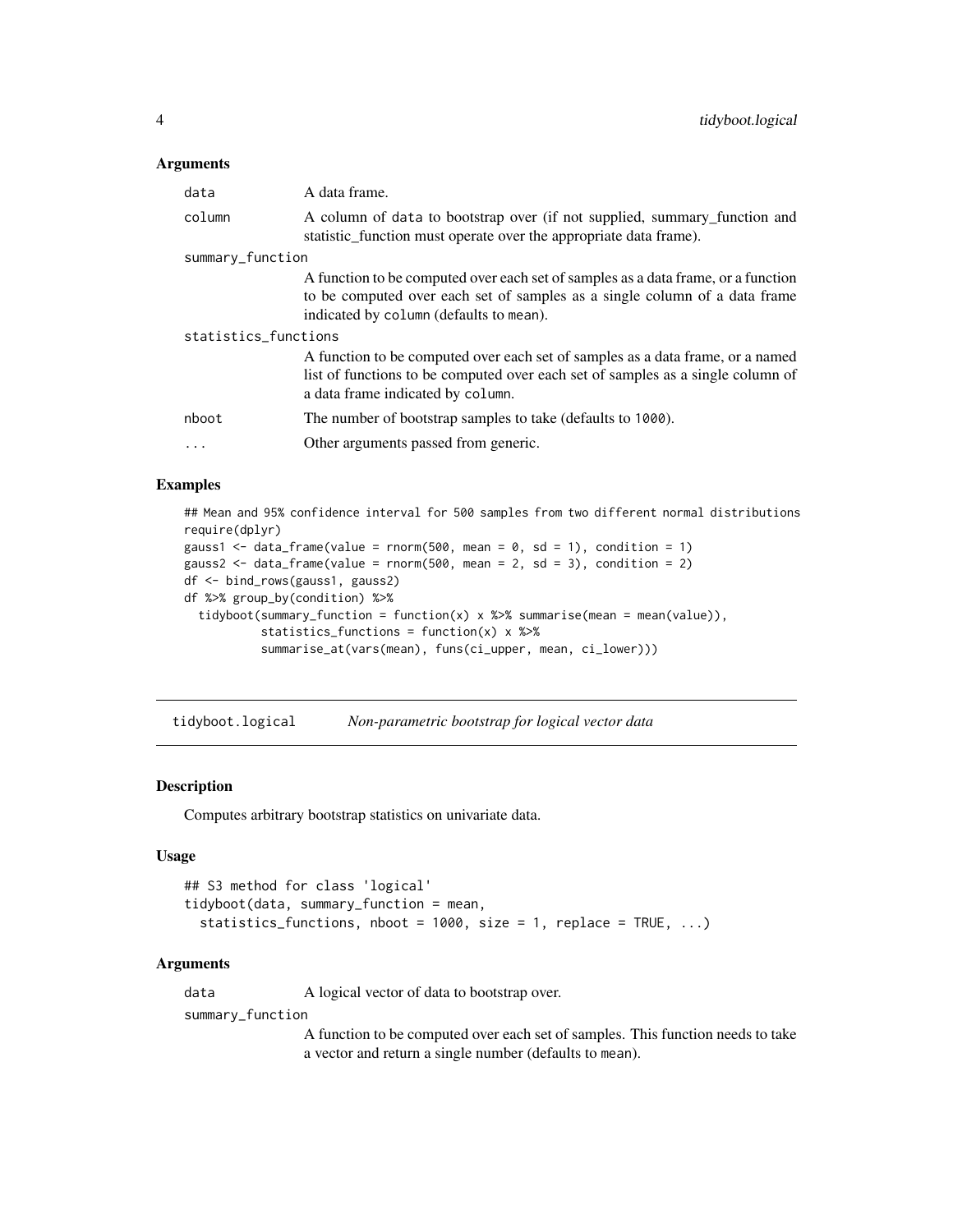#### <span id="page-4-0"></span>tidyboot.numeric 5

| statistics_functions |                                                                                              |
|----------------------|----------------------------------------------------------------------------------------------|
|                      | A named list of functions to be computed over the set of summary values from<br>all samples. |
| nboot                | The number of bootstrap samples to take (defaults to 1000).                                  |
| size                 | The fraction of items to sample (defaults to 1).                                             |
| replace              | Logical indicating whether to sample with replacement (defaults to TRUE).                    |
| $\cdots$             | Other arguments passed from generic.                                                         |

#### Examples

```
## Mean and 95% confidence interval for 500 samples from a binomial distribution
x <- as.logical(rbinom(500, 1, 0.5))
tidyboot(x, statistics_functions = c(ci_lower, mean, ci_upper))
```
tidyboot.numeric *Non-parametric bootstrap for numeric vector data*

#### Description

Computes arbitrary bootstrap statistics on univariate data.

#### Usage

```
## S3 method for class 'numeric'
tidyboot(data, summary_function = mean,
  statistics_functions, nboot = 1000, size = 1, replace = TRUE, \ldots)
```
#### Arguments

| data                 | A numeric vector of data to bootstrap over.                                                                                                |  |  |  |  |
|----------------------|--------------------------------------------------------------------------------------------------------------------------------------------|--|--|--|--|
| summary_function     |                                                                                                                                            |  |  |  |  |
|                      | A function to be computed over each set of samples. This function needs to take<br>a vector and return a single number (defaults to mean). |  |  |  |  |
| statistics_functions |                                                                                                                                            |  |  |  |  |
|                      | A named list of functions to be computed over the set of summary values from                                                               |  |  |  |  |
|                      | all samples.                                                                                                                               |  |  |  |  |
| nboot                | The number of bootstrap samples to take (defaults to 1000).                                                                                |  |  |  |  |
| size                 | The fraction of items to sample (defaults to 1).                                                                                           |  |  |  |  |
| replace              | Logical indicating whether to sample with replacement (defaults to TRUE).                                                                  |  |  |  |  |
| $\cdots$             | Other arguments passed from generic.                                                                                                       |  |  |  |  |

#### Examples

```
## Mean and 95% confidence interval for 500 samples from a normal distribution
x \le - rnorm(500, mean = 0, sd = 1)
tidyboot(x, statistics_functions = list("ci_lower" = ci_lower,
                                        "mean" = mean,"ci_upper" = ci_upper))
```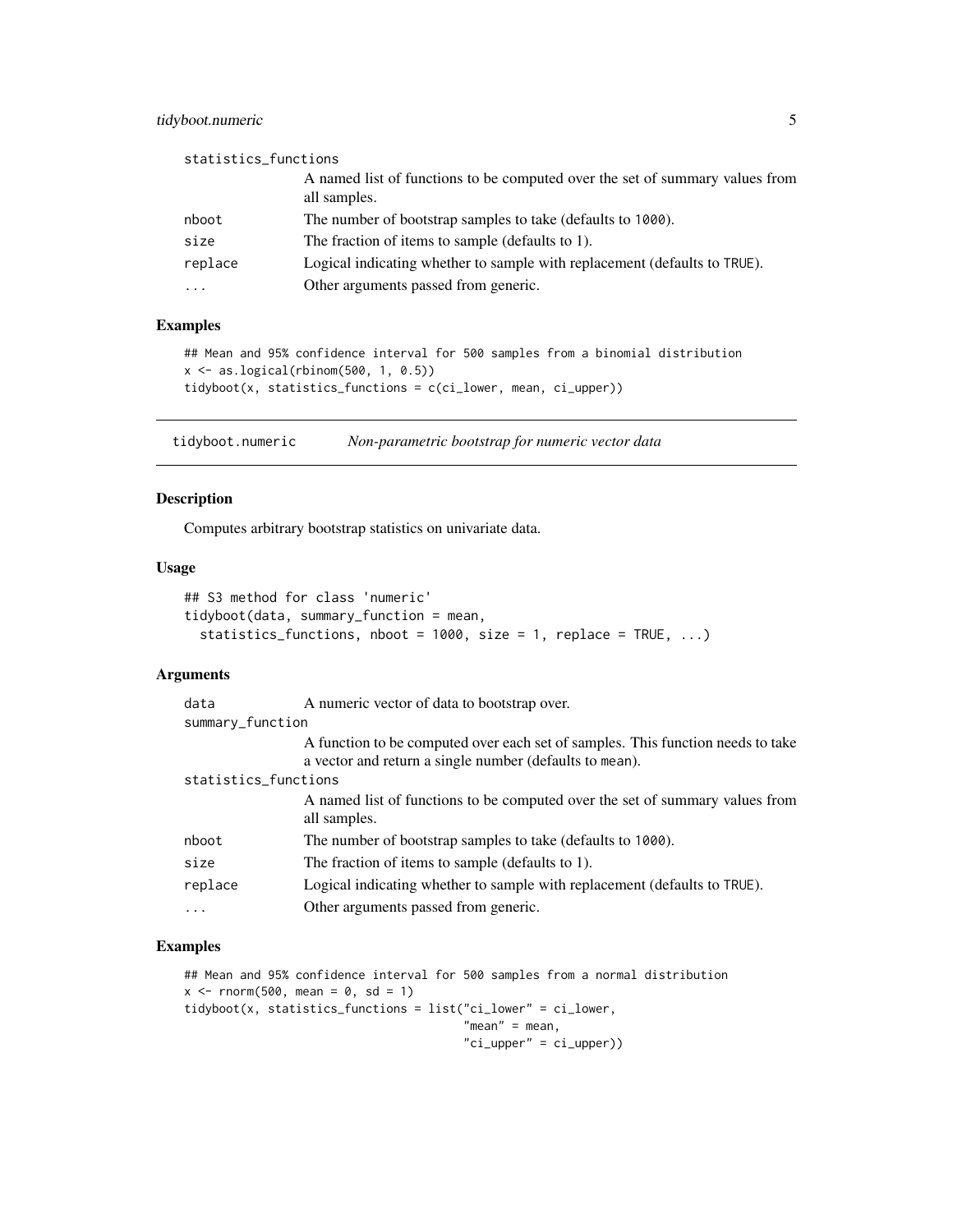<span id="page-5-0"></span>tidyboot\_mean *Non-parametric bootstrap and empirical central tendency for data frames Designed to make standard use of* tidyboot.data.frame *easier*

#### Description

Computes arbitrary bootstrap statistics on univariate data. NOTE: Both empirical functions and bootstrapping functions will be computed over the grouping variables currently specified for the data frame.

#### Usage

```
tidyboot_mean(data, column, nboot = 1000, na.rm = FALSE)
```
#### Arguments

| data   | A data frame.                                                                                         |
|--------|-------------------------------------------------------------------------------------------------------|
| column | A column of data to bootstrap over.                                                                   |
| nboot  | The number of bootstrap samples to take (defaults to 1000).                                           |
| na.rm  | A logical value indicating whether NA values should be stripped before the com-<br>putation proceeds. |

#### Examples

```
## Mean and 95% confidence interval for 500 samples from two different normal distributions
require(dplyr)
gauss1 <- data_frame(value = rnorm(500, mean = 0, sd = 1), condition = 1)
gauss2 <- data_frame(value = rnorm(500, mean = 2, sd = 3), condition = 2)
df <- bind_rows(gauss1, gauss2)
df %>%
group_by(condition) %>%
tidyboot_mean(column = value)
```